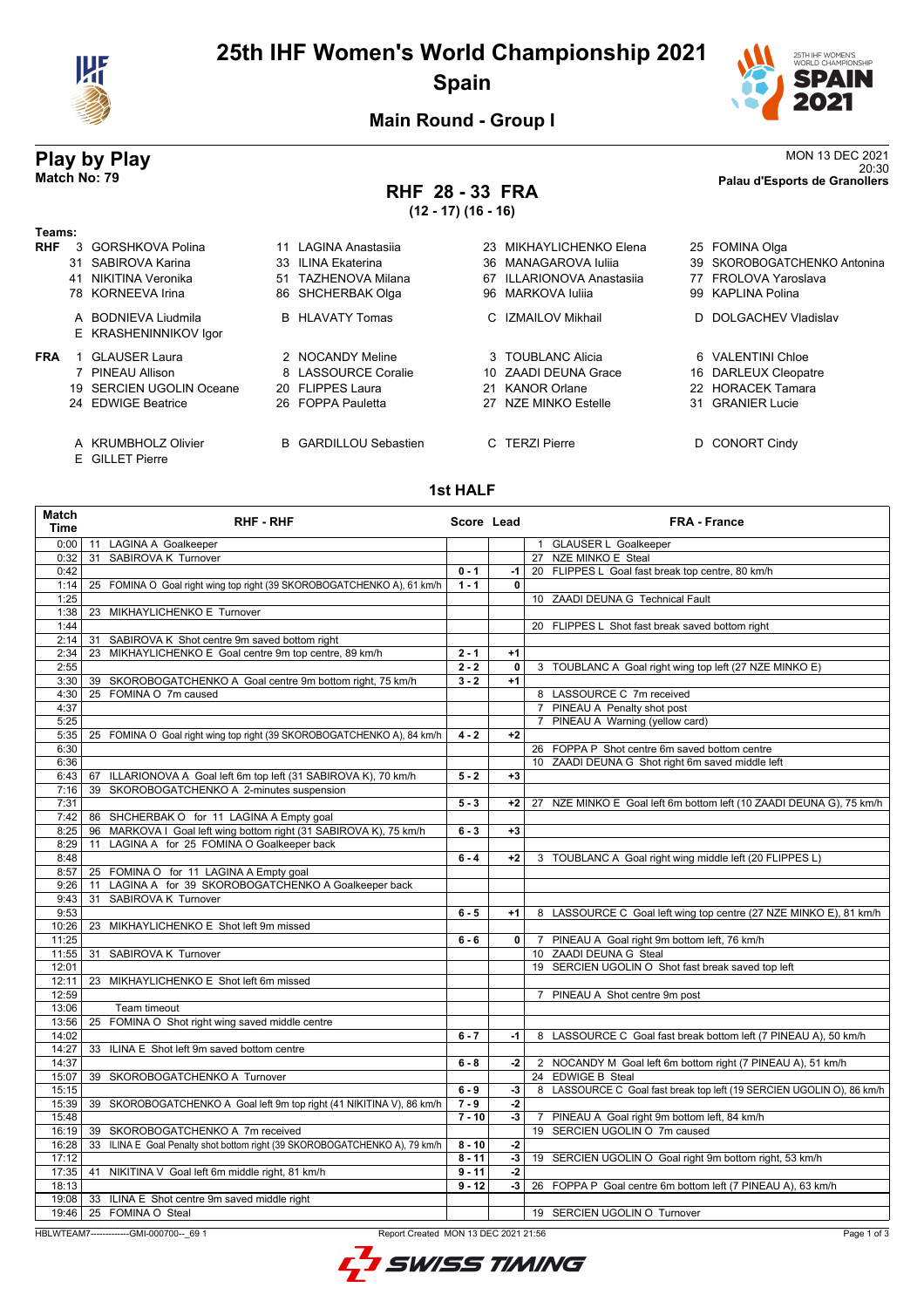



## **Main Round - Group I**

**Play by Play**<br>MON 13 DEC 2021<br>Palau d'Esports de Granollers<br>Palau d'Esports de Granollers 20:30 **Match No: 79 Palau d'Esports de Granollers**

### **RHF 28 - 33 FRA (12 - 17) (16 - 16)**

#### **1st HALF**

| Match<br>Time | <b>RHF - RHF</b>                                                         | Score Lead |      | <b>FRA - France</b>                                                 |
|---------------|--------------------------------------------------------------------------|------------|------|---------------------------------------------------------------------|
| 20:47         | MIKHAYLICHENKO E Technical Fault<br>23                                   |            |      |                                                                     |
| 21:27         |                                                                          | $9 - 13$   | $-4$ | 26 FOPPA P Goal centre 6m bottom right (27 NZE MINKO E), 86 km/h    |
| 22:19         | SKOROBOGATCHENKO A Shot centre 9m blocked<br>39                          |            |      | NZE MINKO E Block<br>27                                             |
| 22:25         | MIKHAYLICHENKO E Steal<br>23                                             |            |      | 31 GRANIER L Turnover (FB)                                          |
| 22:33         | MIKHAYLICHENKO E Goal left 6m top right (33 ILINA E), 56 km/h<br>23      | $10 - 13$  | $-3$ |                                                                     |
| 23:09         |                                                                          |            |      | 27 NZE MINKO E Technical Fault                                      |
| 24:12         | 3 GORSHKOVA P Goal left wing bottom right (33 ILINA E)                   | $11 - 13$  | -2   |                                                                     |
| 24:47         | 78 KORNEEVA   7m caused                                                  |            |      | 26 FOPPA P 7m received                                              |
| 24:55         | KAPLINA P for 11 LAGINA A Goalkeeper Substitution<br>99                  |            |      |                                                                     |
| 24:55         |                                                                          | $11 - 14$  | $-3$ | PINEAU A Goal Penalty shot bottom right (26 FOPPA P), 73 km/h       |
| 25:28         | LAGINA A for 99 KAPLINA P Goalkeeper Substitution<br>11                  |            |      |                                                                     |
| 25:44         | MANAGAROVA I Goal right wing bottom left (86 SHCHERBAK O), 72 km/h<br>36 | $12 - 14$  | -2   |                                                                     |
| 26:19         |                                                                          |            |      | Team timeout                                                        |
| 26:55         |                                                                          | $12 - 15$  | $-3$ | 20 FLIPPES L Goal right 9m middle right                             |
| 27:05         | 99 KAPLINA P for 11 LAGINA A Goalkeeper Substitution                     |            |      |                                                                     |
| 27:24         | MIKHAYLICHENKO E Shot left 9m post<br>23                                 |            |      |                                                                     |
| 27:55         |                                                                          | $12 - 16$  | $-4$ | 26 FOPPA P Goal centre 6m bottom right (27 NZE MINKO E), 80 km/h    |
| 28:35         | 36<br><b>MANAGAROVA I Technical Fault</b>                                |            |      |                                                                     |
| 29:05         |                                                                          | $12 - 17$  | $-5$ | 26 FOPPA P Goal centre 6m top centre (19 SERCIEN UGOLIN O), 54 km/h |
| 29:36         |                                                                          |            |      | 24 EDWIGE B 2-minutes suspension                                    |
| 29:59         | 36<br>MANAGAROVA I Shot right wing post                                  |            |      |                                                                     |

### **2nd HALF**

| <b>Match</b><br><b>Time</b> | <b>RHF - RHF</b>                                                          | Score Lead |      | <b>FRA - France</b>                                                     |
|-----------------------------|---------------------------------------------------------------------------|------------|------|-------------------------------------------------------------------------|
| 30:00                       | 99 KAPLINA P Goalkeeper                                                   |            |      |                                                                         |
| 30:32                       |                                                                           |            |      | 27 NZE MINKO E Shot left 9m saved bottom left                           |
| 30:36                       |                                                                           |            |      | 16 DARLEUX C for 10 ZAADI DEUNA G Goalkeeper back                       |
| 30:38                       | 99 KAPLINA P Shot empty goal missed                                       |            |      |                                                                         |
| 30:50                       |                                                                           |            |      | 10 ZAADI DEUNA G for 16 DARLEUX C Empty goal                            |
| 31:18                       |                                                                           |            |      | 19 SERCIEN UGOLIN O Shot centre 9m saved middle centre                  |
| 31:20                       |                                                                           |            |      | 16 DARLEUX C for 3 TOUBLANC A Goalkeeper back                           |
| 31:21                       | 3 GORSHKOVA P Goal fast break middle centre (99 KAPLINA P), 78 km/h       | $13 - 17$  | -4   |                                                                         |
| 31:56                       | 23 MIKHAYLICHENKO E 7m caused                                             |            |      | 26 FOPPA P 7m received                                                  |
| 32:16                       |                                                                           | $13 - 18$  | -5   | 7 PINEAU A Goal Penalty shot bottom right (26 FOPPA P), 55 km/h         |
| 32:39                       | 23 MIKHAYLICHENKO E Technical Fault                                       |            |      |                                                                         |
| 32:49                       |                                                                           |            |      | 27 NZE MINKO E Shot fast break missed                                   |
| 33:30                       | 67 ILLARIONOVA A Turnover                                                 |            |      | 3 TOUBLANC A Steal                                                      |
| 33:35                       |                                                                           | $13 - 19$  | -6   | 8 LASSOURCE C Goal fast break bottom left (27 NZE MINKO E), 70 km/h     |
| 34:08                       | 77 FROLOVA Y Shot centre 9m missed                                        |            |      |                                                                         |
| 34:14                       |                                                                           |            |      | 3 TOUBLANC A Shot fast break saved top centre                           |
| 34:22                       |                                                                           |            |      | 8 LASSOURCE C 2-minutes suspension                                      |
| 34:40                       | 3 GORSHKOVA P Goal left wing bottom right, 70 km/h                        | $14 - 19$  | $-5$ |                                                                         |
| 35:19                       |                                                                           |            |      | 8 LASSOURCE C for 16 DARLEUX C Empty goal                               |
| 35:30                       | 67 ILLARIONOVA A 7m caused                                                |            |      | 10 ZAADI DEUNA G 7m received                                            |
| 35:30                       | 67 ILLARIONOVA A 2-minutes suspension                                     |            |      |                                                                         |
| 35:30                       |                                                                           |            |      | 16 DARLEUX C for 3 TOUBLANC A Goalkeeper back                           |
| 35:30                       | 11 LAGINA A for 99 KAPLINA P Goalkeeper Substitution                      |            |      |                                                                         |
| 35:30                       |                                                                           | $14 - 20$  | -6   | PINEAU A Goal Penalty shot bottom left (10 ZAADI DEUNA G), 55 km/h<br>7 |
| 35:44                       | 78 KORNEEVA I for 11 LAGINA A Empty goal                                  |            |      |                                                                         |
| 36:01                       | 36 MANAGAROVA I Goal right wing top left (39 SKOROBOGATCHENKO A), 75 km/h | $15 - 20$  | -5   |                                                                         |
| 36:03                       | 99 KAPLINA P for 77 FROLOVA Y Goalkeeper back                             |            |      |                                                                         |
| 36:30                       |                                                                           | $15 - 21$  | -6   | 3 TOUBLANC A Goal right wing top left (10 ZAADI DEUNA G)                |
| 36:51                       | 77 FROLOVA Y for 99 KAPLINA P Empty goal                                  |            |      |                                                                         |
| 36:59                       | 23 MIKHAYLICHENKO E Shot left 9m blocked                                  |            |      | 10 ZAADI DEUNA G Block                                                  |
| 37:04                       | 78 KORNEEVA I Shot centre 6m saved middle right                           |            |      |                                                                         |
| 37:08                       | 99 KAPLINA P for 3 GORSHKOVA P Goalkeeper back                            |            |      |                                                                         |
| 37:15                       | 36 MANAGAROVA I Goal right 6m middle right, 73 km/h                       | $16 - 21$  | -5   |                                                                         |
| 37:36                       |                                                                           | $16 - 22$  | -6   | 3 TOUBLANC A Goal right wing middle left (19 SERCIEN UGOLIN O), 79 km/h |
| 38:11                       | 23 MIKHAYLICHENKO E Turnover                                              |            |      | 6 VALENTINI C Steal                                                     |
| 38:21                       |                                                                           |            |      | 6 VALENTINI C Shot left wing saved bottom left                          |
| 38:23                       | Team timeout                                                              |            |      |                                                                         |
| 38:55                       | FROLOVA Y Shot left 6m saved middle left<br>77                            |            |      |                                                                         |
| 39:07                       |                                                                           |            |      | 3 TOUBLANC A Shot right wing saved                                      |
| 39:45                       | 23 MIKHAYLICHENKO E Shot left 9m saved middle centre                      |            |      |                                                                         |
| 40:43                       |                                                                           |            |      | 2 NOCANDY M Shot left 9m saved bottom left                              |
| 40:51                       | 51 TAZHENOVA M Shot fast break missed                                     |            |      |                                                                         |
| 41:31                       |                                                                           | $16 - 23$  | -7   | 10 ZAADI DEUNA G Goal left 6m top right, 70 km/h                        |
|                             |                                                                           |            |      |                                                                         |

HBLWTEAM7-------------GMI-000700--\_69 1 Report Created MON 13 DEC 2021 21:56